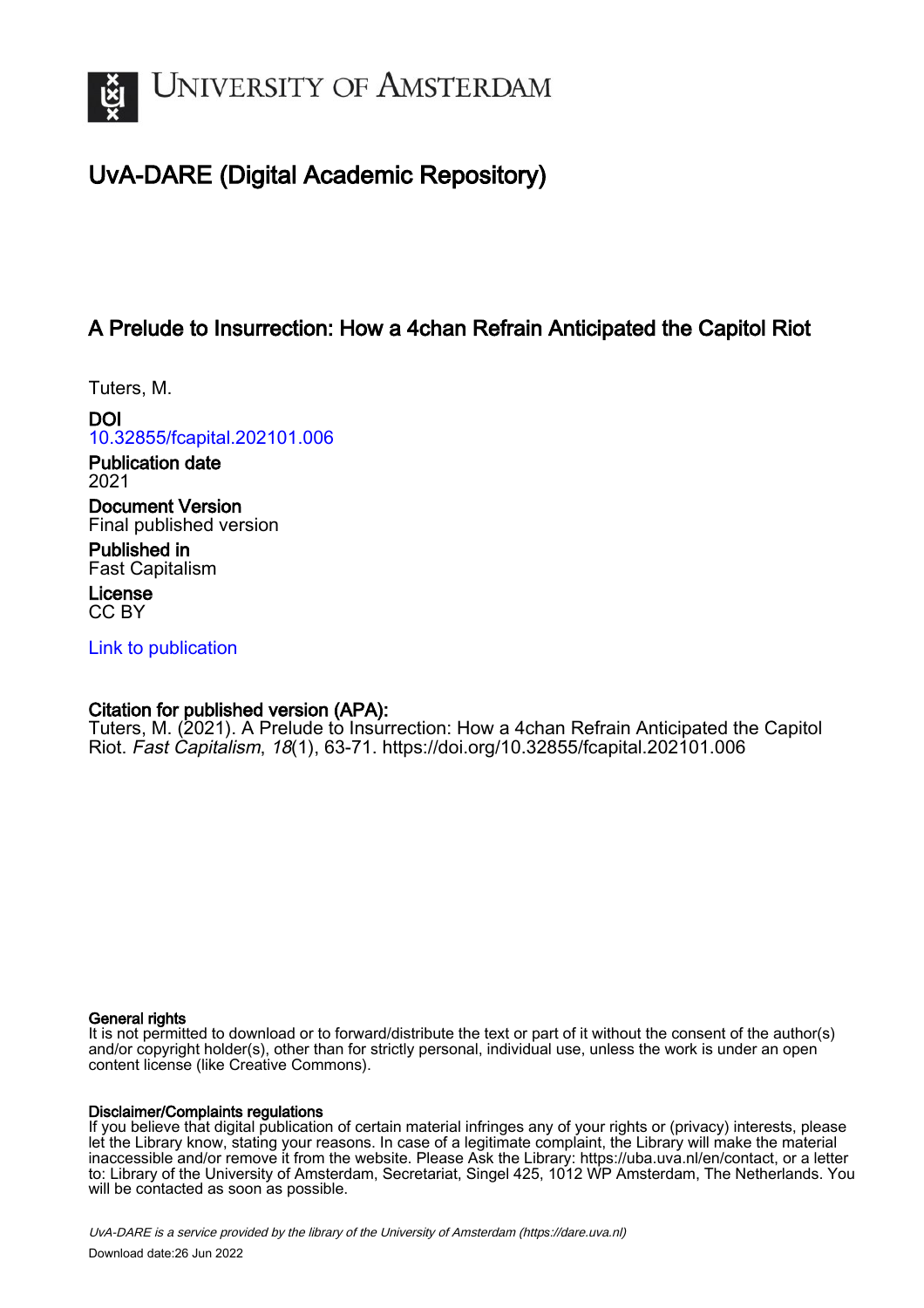# A Prelude to Insurrection: How a 4chan Refrain Anticipated the Capitol Riot

## Marc Tuters

## Abstract

This paper looks at how vernacular practices associated with fringe web communities seem to have found their way into reactionary American politics in recent years. Combining concepts from political communication (Bennett and Segerberg 2013) and from assemblage theory (Samson 2020), the paper looks at how key elements of the Capitol insurrection narrative initially emerged on 4chan as meme about a second civil war (called "the Boogaloo"), then spreading to social media and amplified by President Trump. In an effort to make sense of this relationship between the fringe the mainstream, the paper offers both original empirical analysis as well as conceptual innovation.

**Keywords:** Internet memes, post-digital far-right, assemblage theory, connective action, entryism, memetic antagonism, obfuscation, bottom-up agenda setting

In the Trump era a new kind of post-digital far-right activism emerged that spread from fringe regions of the web into corporate social media through the medium of memes. The most notable and widely reported of these was QAnon, the notorious deep state conspiracy theory that made its way into the core of Republican party politics under Trump (Levin 2021) and which seemed to take the form of a real-world game (Thompson 2020). Having started out in late 2017 from a series of anonymous posts the notorious 4chan imageboard (Tuters 2020), over the course of the next few years QAnon developed into a "super conspiracy" (Barkun 2013) incorporating a wide variety of different communities ranging from Tea Party libertarians to New Age anti-vaxxers (Argentino 2020), as it spread from the fringe into the mainstream of public attention (Zeeuw et al. 2020). Part of what drew these different constituencies in and held them together was a sense of collaborative participation in the construction of a narrative—whose subcultural origins made it seem more authentic. Across various social media, the growth of QAnon went largely unchecked over the course of Trump's presidency, and is widely considered to have been a significant contributing factor in galvanizing the motley crew of protestors that stormed the Capitol on January 6th 2021, leading social media platforms to subsequent ban much related content (Conger 2021). As reports of that day later noted, iconography and sloganeering from the fringes of the Internet were a ubiquitous sight on that day (Rosenberg & Tiefenthäler 2020).

Beyond its shocking violence, a striking aspect of Capitol insurrection was its subcultural pageantry, most notably the infamous "QAnon shaman". A bare chested man with a painted face carrying a spear with an American flag tied below the blade and wearing a fur hat with buffalo horns, this man was photographed standing on the raised platform on the site where the Vice President Mike Pence was supposed to ratify Biden as the new president—while other insurgents wandered through the halls of the Capitol building chanting "hang Mike Pence", some wearing full military body armour. While the events of that day came as a surprise to many Americans, the narrative of a second civil war, had in fact been floated by Trump on Twitter over a year prior and it had been developing online since the spring of 2019 in posts to 4chan by online gun enthusiasts on 4chan whom referred to it coded ironic Internetspeak as the Boogaloo. As described below, 4chan's vernacular conception for a second civil war in turn inspired an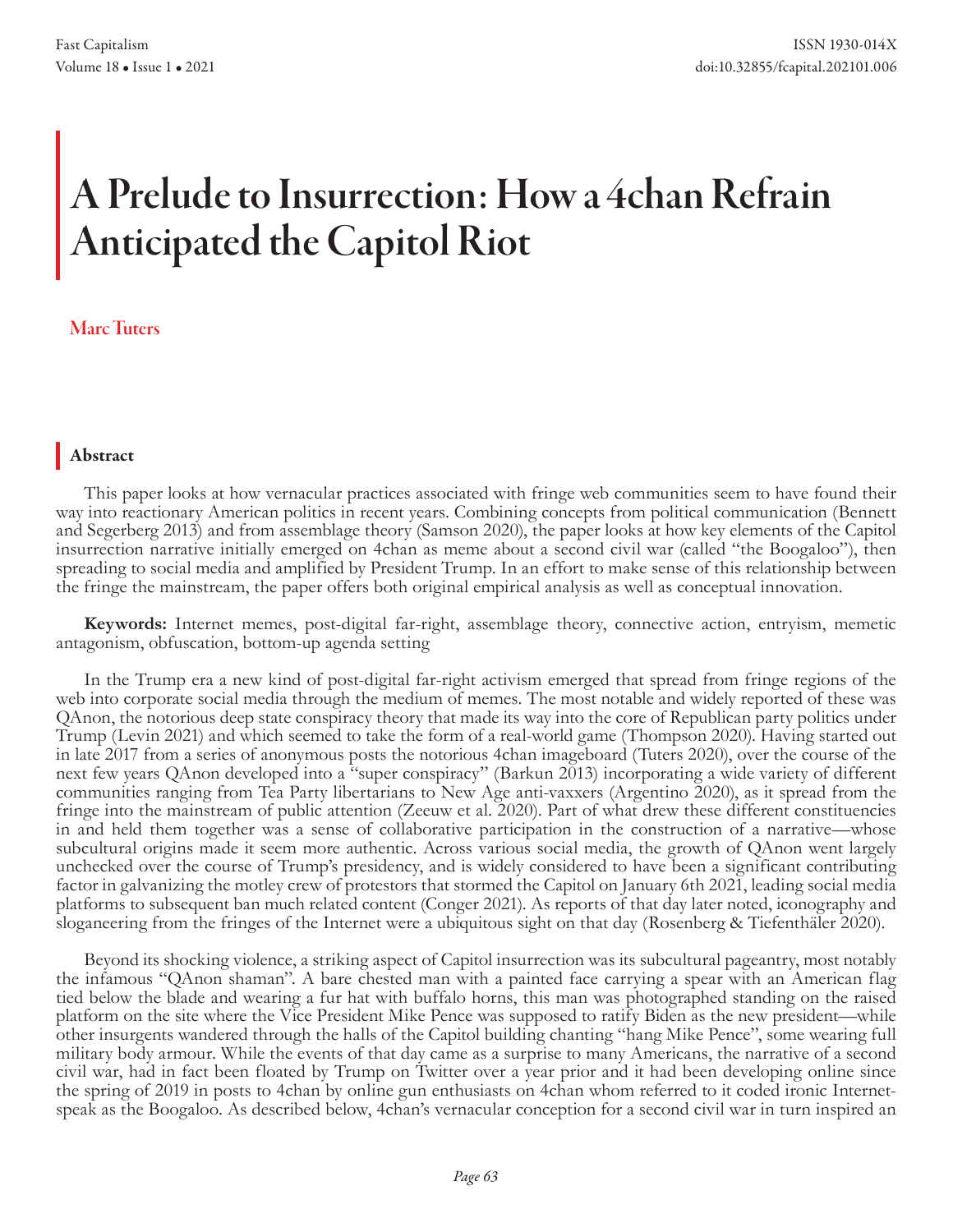entire anti-state insurrectionist movement whom referred to themselves as "the Boogaloo Bois" and used vernacular "dissimulation" techniques, adapted from 4chan's subculture (Zeeuw and Tuters 2020), both to create a "playful" movement identity as well as to avoid detection in the context of corporate social media efforts at "deplatforming" (Rogers 2021). As in the cases of QAnon and Pizzagate before it, 4chan provided the nascent movement with a ready-made format for political activism, in the form of an Internet meme. As these far-right memes served Trump's agenda, in political communication terms we may consider them as instances of bottom-up agenda setting. Combining concepts from political communication (Bennett and Segerberg 2013) and from assemblage theory (Samson 2020), this paper analyzes the constitutive role of antagonism in the construction of precarious political movements that connects the fringe with the mainstream—as was so clearly on display on the day of the Capitol insurrection.

#### How 4chan Innovates Connective Antagonism

While 4chan is regularly (and often rightly) considered as a kind of cesspool of racism bigotry online, it is also an interesting object of study from a media studies perspective for the ways in which aspects of its technical design affect the kind of connective action that the site affords. In spite its anarchic reputation 4chan can be understood as a highly structured and rule based "subcultural language community", governed by ironic, antagonistic, often hateful forms of play (Peeters et al forthcoming). On 4chan, expressions of political extremism are often so entangled with arcane language games as to confound any clear distinctions between the irony and sincerity—a paradox colloquially referred to in discussion forums as "Poe's Law".

4chan contains 74 discussion forums or "boards" each of which is structured as a list of "threads" opening with an image—hence 4chan as a whole is commonly being referred to as an "imageboard". Boards support only a limited number of threads that are ranked with the newest at the top of the board, so that they gradually disappear from the board unless they receive a new post. Additionally, threads can only accrue a fixed number of posts before they become inactive and then are deleted from the site. These technical features make all conversations on 4chan ephemeral by design. In addition to its ephemerality, 4chan is designed so that posts are anonymous by default. As a result of this, no matter how familiar a user may be with the community, each time they post anew they essentially appear to others as a complete stranger. In order to negotiate these affordances, posters to 4chan (or "anons") thus need to exhibit fluency with the community's latest vernacular innovations, which has led computer science researchers to describe the site as an "excellent venue" for studying "innovation diffusion" (Bernstein 2011: 56) from LOLcats and Rickrolling to alt-right versions of Pepe the Frog and QAnon. While the incomprehensibility of the 4chan's interface constitutes a significant barrier of entry to outsiders, its innovations make their way into the mainstream due to the paradox of what has been called "meme value"—according to which memes need to be "popular enough to gain traction, but not too popular to become mainstream and be adopted by normies" (Literat and van den Berg 2019: 239).

In an highly cited article on the impact of social media on grassroots activism, the political communications scholars Lance Bennet and Alexandra Segerberg develop the notion of that "connective action", which entails the use of social media to "appropriate, shape, and share" "easy-to-personalize action themes" rather than having to achieve "ideological identification" with a "common group" (2013: 744, 742). Bennet and Segerberg also specifically identify "the meme" as a kind of synecdoche for their theory of political communication: "a symbolic packet that travels easily across large and diverse populations" that provides "action repertoires that might be passed on" (752). Since connective action replaces membership in organizations with a more fluid form of affiliation based on identity, such groups are more open-ended and adaptable. Connective action makes groups more susceptible to "entryism"—a political strategy in which one organization joins another, often by subterfuge, in order to control the latter—a fact overlooked by Bennet and Segerberg. To this point, a common charge amongst old 4chan anons is that the site was essentially over-taken by an organized far-right actors in the aftermath of the law enforcement campaigns against hacker groups related to the Anonymous movement in the mid 2010's—though others contend that the subculture had always been essentially racist (Phillips and Milner 2021: 52). Indeed, before its association with the far-right, scholarship noted the difficulty of pinning down a singular core coherent ideology to 4chan (Uitermark 2017), whose user-base is rarely the same form one moment the next (Phillips et al. 2017).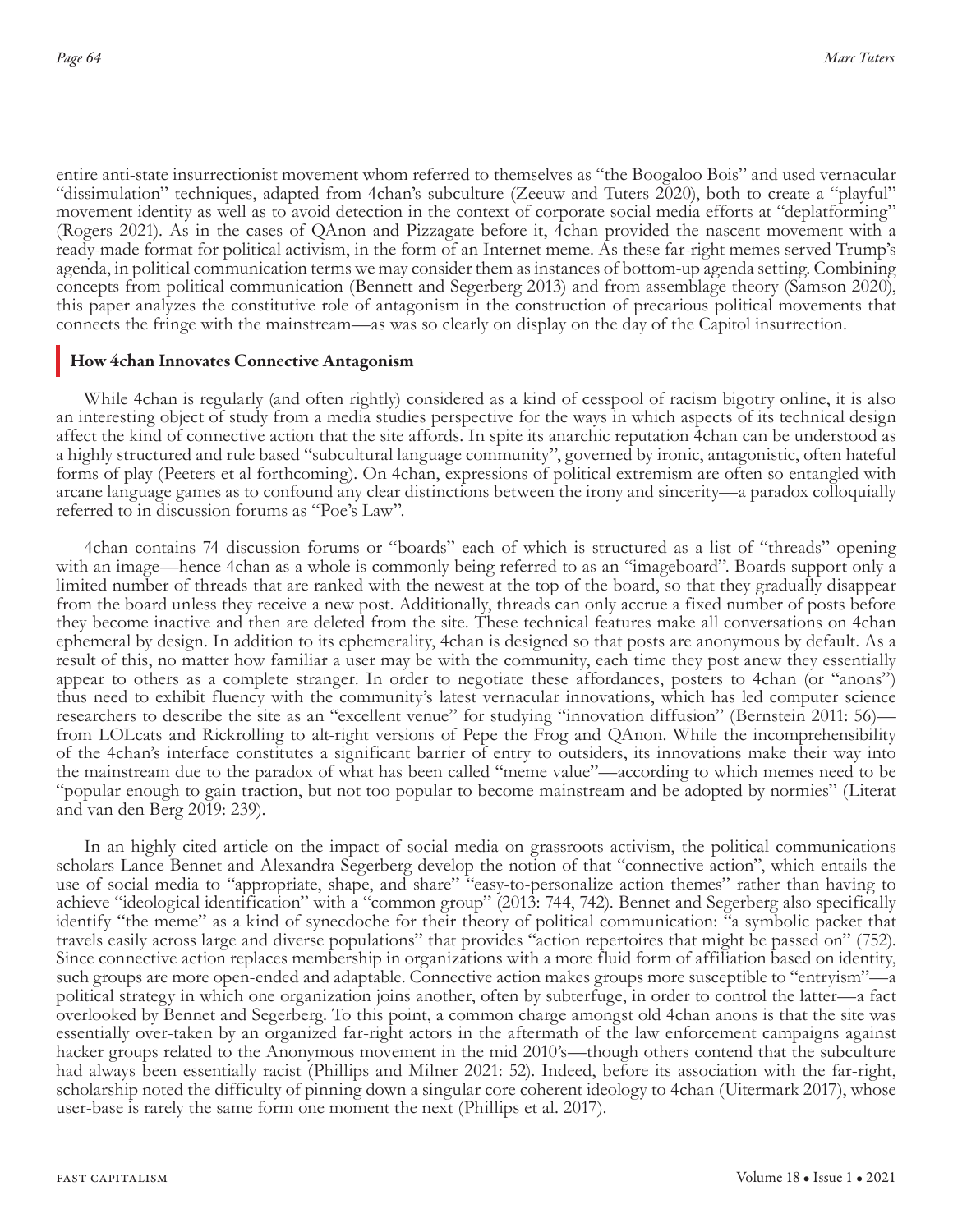Whether or not organized entryism was the main cause of 4chan having become one of the preeminent sites of extremism online, on 4chan the way in which in-group identity formation is tied to out-group antagonism tends to escalate from antagonistic "play" to expressions of downright (often genocidal) hostility. Constantly vying to demonstrate their in-group status, anons have developed arcane techniques by which to distinguish members of the subcultural in-group from "normies" or "NPCs"—the latter an acronym for non-player characters. If we refer to way that 4chan anons use of memes and vernaculars in the process of group identity formation as "memetic antagonism" (Tuters and Hagen 2020), then we might refer to the process by which versions of those memes and slang expressions reach beyond this subcultural language community as one of *connective antagonism.* From the spread of QAnon to protest as far afield as in Germany and Japan, 4chan vernaculars are becoming a ubiquitous element of what have been called the "post-digital cultures of the far right" (Fielitz and Thurston 2018). Because 4chan's design renders the extraction of users' personalized data essentially impossible, the website is perceived to be an anarchic alternative to the corporatized web of social media platforms whose business model is based on ubiquitous surveillance (Zeeuw and Tuters 2020), with anons cultivating tactics of "opaque resistance" as a means by which to elude discovery by an "all-seeing power" (Certeau 2011: 133, 158). As will be seen in the discussion below, post-digital far right cultures have been adapted some of these vernacular techniques as strategic means of *obfuscation* (Brunton and Nissenbaum 2015). This argument having been established, let us now move on to consider how one particular 4chan meme, t*he Boogaloo*, would resonate deeply with the theme of the Capitol insurrection—in which an angry mob beat a Capitol police officer to death, while others allegedly sought to murder politicians in the Capitol building—if it did not directly inspire the latter.

### The Boogaloo's Birth and Spread

We can trace the very first time that "boogaloo" was used to refer to the idea of a second American civil war to a series of posts on a 4chan's weapons-themed discussion board, "/k/", in the spring of 2019 (see Figure 1 below).1 The opening post of that thread—which featured an image of the "Spurdo" meme, used to mock normies—asked: "In the event of the boogaloo, how will america be split and which side will win?" (Anonymous 2019a). Over the course of the next months, similar threads would develop the narrative of a violent armed insurrection against the state as "the Boogaloo". Following Trump's aforementioned Tweet, in the fall of 2019, the Boogaloo meme seems to have picked up on Facebook where it held together a loose network of pages devoted to a "Boogaloo Bois" movement, with names like "Big Igloo Bois" and "Big /K/ahuna's Big Luau" (Evans and Wilson 2020)—"igloo" and "luau" being vernacular derivation of boogaloo whose use may be understood in terms of obfuscation techniques for opaque resistance, intended to elude discovery by Facebook's content moderation algorithms.



Figure 1. First Boogaloo conversation thread on 4chan/k/ (Author anonymous).

Already a month after the first 4chan post, anons were disparaging the Boogaloo as a "boring LARP" (Anonymous 2019b)—LARPing referring to a cos-play genre in which gamers "live-action role play" aspects of game mechanics in real-world environments. Yet, though LARPing is typically denigrated on 4chan, on corporate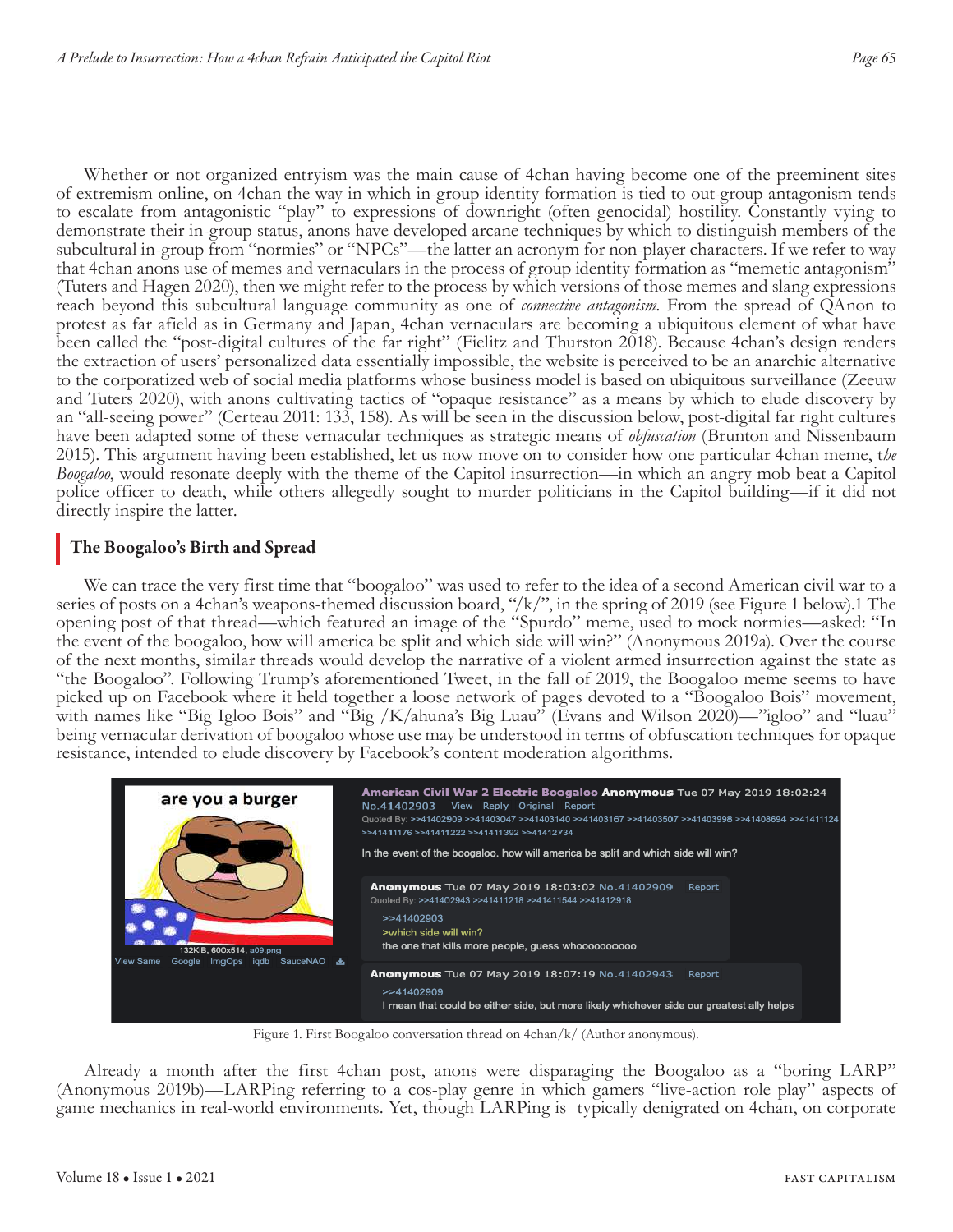social media platforms it has been an important means by which elements of 4chan's subculture have been adapted by the "alt-right" as the basis of post-digital counter-protest tactics (Tuters 2018). On this same model of translating elements of 4chan's subculture for a more mainstream audiences, Boogaloo memes on Facebook explicitly embraced LARPing—for example often using video game language of "quests" and "achievement points" to describe acts of real world violence as though the second American civil war would occur within the diegesis of a game. As self-described Boogaloo Bois increasingly appeared at protests against police violence throughout the summer of 2020 in cosplay outfits that incorporated references to 4chan's meme subculture, including insignias of igloos and luau patterns. Through the use of such playful seeming imagery, Boogaloo Bois seemed to present themselves as merely LARPers—thereby self-consciously obfuscating sincere political commitments under a veil of self-deflating irony and arcane references to in-group vernaculars. This paradoxical position of participating in extremist political activism while seeing oneself also as player in a game was also a common characteristic amongst the Capitol rioters, many of whom would later consider themselves to have been played by Trump.

Of the many different fringe far-right groups that covered on the Capitol on January 6th, perhaps none was more single-mindedly focussed on violent insurrection than the Boogaloo Bois. In both their preoccupation with guns as well as their anti-state politics, the Boogaloo Bois appeared superficially akin to the organized militia movements whose membership had dramatically grown over the last decades in the United States (Belew 2018). In contrast, however, to movements that feature membership in formal organizations the Boogaloo Bois seemed to lack a clear ideological foundation—which indeed Bennet and Segerberg claim to be one of the characteristics of Internetenabled connective action. (In their extreme hostility to federal law enforcement, on occasion Boogaloo Bois for example appeared to align themselves with Black Lives Matter protesters—to whom many Trump supporters were fundamentally opposed.) Counter-terrorism experts warm however that the Boogaloo Bois strategically exploited the seeming lack of coherence of their connective action movement, in order to obfuscate what was in essence an extreme-right ideology (Newhouse and Gunesch 2020).

When you and the boys go full boogaloo and baptize all the politicians at the capital building and now it's completely surrounded by the National Gaurd and you can hear Seal Team 6 Roping in on the roof and the boys are asking you what to do now.



Figure 2. Meme shared on Facebook Boogaloo Bois groups. (2020, author anonymous).

While several Boogaloo Bois were arrested for their role in the Capitol insurrection (Sanchez and Mallin 2021), the movement appears not to have been central in organizing the riot. In retrospect, we may consider the idea of the Boogaloo—which is to say a second civil war live-action role-play—as having created a memetic template for the Capitol rioters. In particular, one Boogaloo meme widely shared on Facebook and other social media in the summer of 2020 seems to support this claim (see Figure 2 below). The meme features an image of a comic book villain photoshopped to appear as though in Boogaloo garb with a caption reading: "when you and your boys go full boogaloo and baptize all the politicians at the capital [sic] building and now it's completely surrounded by National Gaurd [sic] [...] and the boys are asking you what to do." Another caption at the bottom of the image provides a response: "Do I really look like a guy with a plan?" Indeed, around the time that this image was being circulated, several months prior to the Capitol insurrection, a group of self-identified Boogaloo Bois would be charged with conspiracy to kidnap the governor of the state of Michigan (Department of Justice 2021). The way in which such Boogaloo memes appear to have prefigured the Capitol insurrection calls for some conceptual innovation into how and why (so-called) memes have so frequently moved from 4chan to Facebook, to which we move in the next and last section.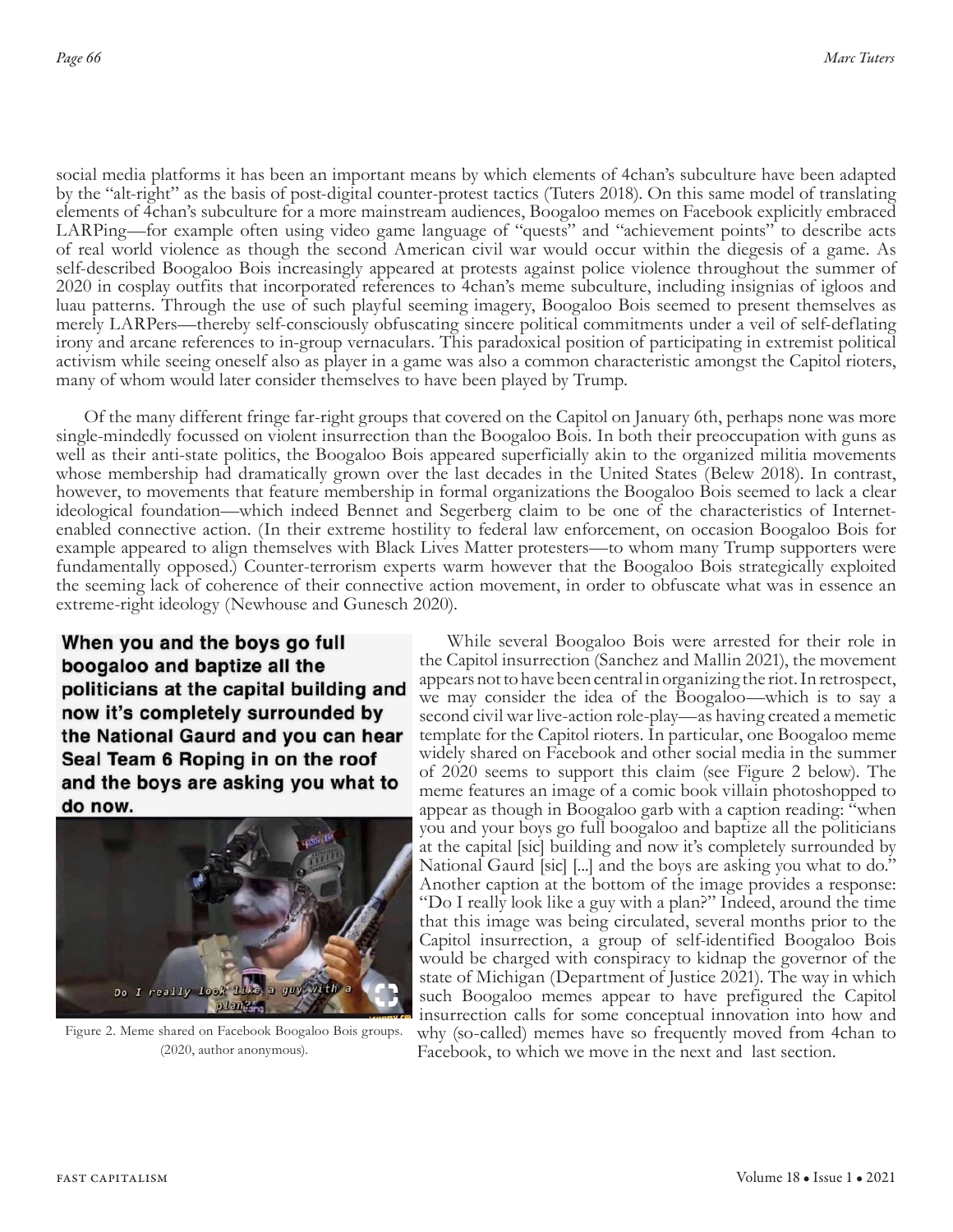#### On Social Media's Dark Refrains

The American far-right had long been characterized by their innovative use of new media and of discussion forums (Niewert 2017). Seen from this historical perspective, Boogaloo memes are merely the latest in a long series of bizarre extreme-right subcultures that date back to the late-1970's, and which have experienced a renaissance on 4chan (Tuters and OILab 2019). What appears relatively novel, however, is the degree to which a far-right ideology is entangled with the distinctly subcultural style of contemporary imageboards, as well as the dynamics by which farright action formats appear again and again to move from 4chan into the mainstream of social media. While 4chan anons constantly produce antagonistic memes and narratives, relatively rarely do they reach much beyond into the mainstream. What set QAnon, Pizzagate and the Boogaloo apart was their alignment with Trump's agenda as well as a social media ecosystem that seemed to valourize such connective antagonisms.

Trump style of political communication has often been a catalyst in the process of mainstreaming the icons and narratives of the fringe Internet. Key to their success is the capacity of these memes to create connections between different antagonistic groups with differing degrees of commitment connections. In particular, 4chan memes have repeatedly proven extremely effective at radicalizing the base through the uptake of vernaculars favoured by the far-right—such as with the spread of the anti-semitic triple parentheses meme from 4chan to Facebook (Tuters and Hagen 2020). Although own Trump's words on the alt-right, QAnon and the Proud Boys suggest an awareness of 4chan-adjacent fringe movements' beliefs, it is plausible that Trump recognized them as primarily for their outrageous sensationalism. In this respect, Trump's political communication style shared something with Facebook and other similar corporate social media which, according to the science studies scholar Noortje Marres, are designed to valourize content that is "sensational, often outrageous and extremist" and exhibit a general "disrespect for knowledge" that Marres claims "has something to do with the dominant conception and design of social media platforms as a behavioral domain, where users are often framed as influence-able subjects" (Marres 2018: 430, 435). As the political figure with "most engaged with" page of Facebook, Trump well understood how platform's content metrics valourized antagonism, and was always in search of new ways to express that theme (cf Kang and Frenkel 2021).

It has been suggested that the reason that 4chan memes do so well on social media is that they have grown superresilient by adapting to its exceptionally harsh (and essentially meaningless) communication environment (Venturini in review). While phenomena originating on 4chan such as QAnon and Boogaloo are often conceptualized through the evolutionary theory of memetics, the media scholar Tony Sampson has argued that memetics is a poor concept for analyzing the essential role of media in their propagation because of the fact that "in memetics, the medium in which an idea is transmitted is typically dismissed as an inert channel" (2012, p.72). Departing from that critique, in his most recent monograph, "A Sleepwalker's Guide to Social Media" (2020), Sampson has developed an alternative to that of the meme in order to better understand the relationship between right-wing demagogues and the Internet. Sampson writes of a "staccato-like repetition of a racist populist politics, spreading throughout the world" that is facilitated by demagogues' use of social media, which he refers to as a dark refrain drawing on assemblage theory (2020: 4). In Deleuze and Guattari's assemblage theory the concept of "the refrain" relates to their notion of "milieu", which they define as "a block of space-time" that is coded by "periodic repetition", in which "one milieu serves as the basis for another" such that the milieus "are essentially communicating" (1993: 313). This conceptual lens offers a way to think about the Boogaloo meme as kind of pattern that repeats itself as part of a larger arrangement, as in a fugue. The "staccato rhythms" of Trump's political communication style can thus be understood as resonating with and reiterating aspects of the ephemeral milieu of from which they emerged. From this Deleuzoguattari perspective, communication is less a question of conveying information than it is of patterning of unconscious obedience to the imagined desires of the vernacular language community (Peeters et al, forthcoming).

Thus conceived, we can understand Boogaloo memes on Facebook as having encoded 4chan's memetic antagonism as the basis for a form of cross-platform connective action that was the key leitmotif in the storming of the Capitol. This framework helps us to appreciate how populist demagogues like Trump's use social media to orchestrate antagonisms between different reactionary milieus via connective "memes" without necessarily having to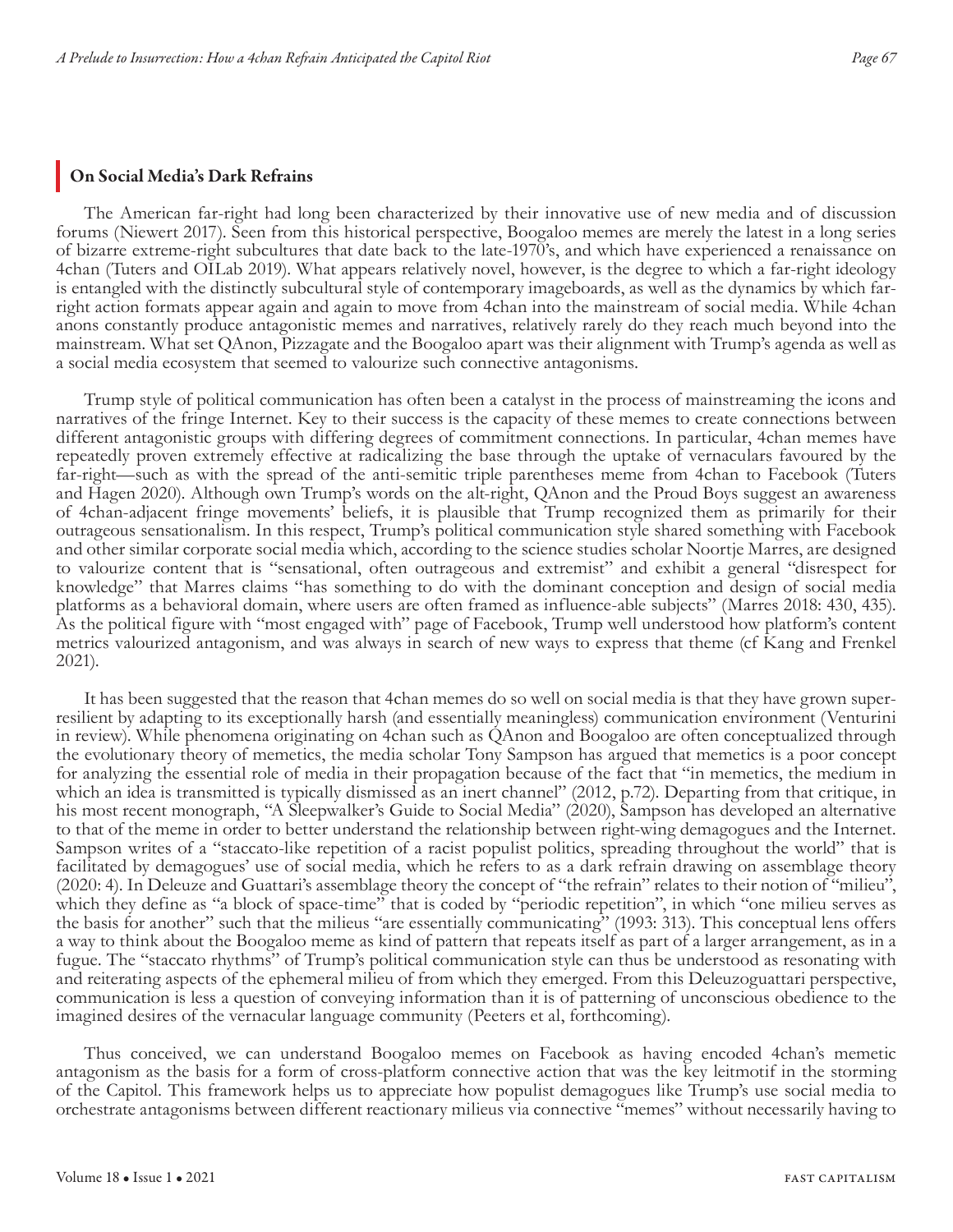fully grasp their manifest significance. Through the Deleuzoguattari refrain, we can understand how Trump has used social media to orchestrate the repetition of repetitive motifs in an arrangement whose *players* include elements from the fringes of web subcultures in positions of importance. To put this in more conventional political communication terms, we can say that Trump engages in a kind of *bottom-up agenda setting*, amplifying elements so as to orchestrate them. Rendered possible by the way that platforms' valourizes "user engagement", this demagogic style of political communication echoes the Deleuzoguattarian contention that fascism is only ever appropriated by state power "but it finds its energy right at the heart of everyone's desire" (Guattari 1992: 245). So long as the bottom line of platforms' extactivist business model is to capture and incentivize users' every need (Srnicek 2017), they will remain susceptible to the orchestration of dark refrains.

While the recent rise on extremism on corporate social media has been explained as matter of content producers responding to extant user demand (cf Munger and Phillips 2020) such a market explanation overlook platforms' own culpability in creating the conditions that structure the emergence of extreme speech markets (cf Keulenaar et al forthcoming). Following Deleuze and Guattari, we need to appreciate how media are never simply inert channels, but instead function as substrates with which specific kinds of desire can develop and proliferate—with certain circumstances tending towards the toxic. The spectacular success of QAnon, the Boogaloo and other fringe refrains has made abundantly clear just how easy it is to produce toxic desires in the current platform assemblages. Given their awesome reach and potentially destructive power, Americans could take a much more active role in considering what kind of desires they truly value and how to regulate platforms accordingly.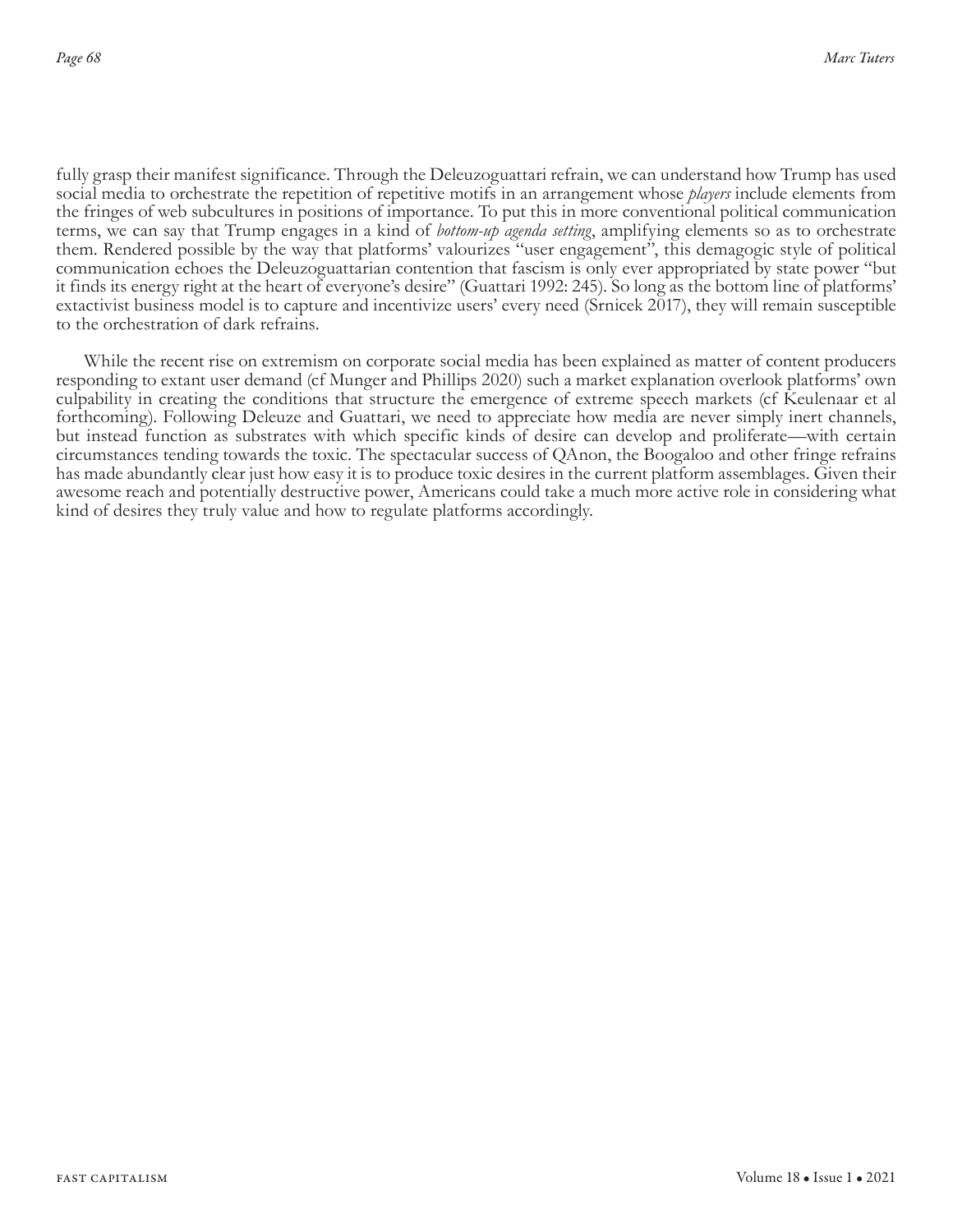#### Endnotes

1. For this analysis third party archives of 4chan/k/ were used as well as Facebook's Crowdtangle software and Google's reverse image search feature. Since the term "boogaloo" had long been used as a joke in online forum discussions, the analysis required data cleaning and query design.

## References

- Anonymous. May 07, 2019a. American civil war 2 electric boogaloo. 4chan/k/ thread. https://desuarchive.org/k/thread/41402903/#q41402903. Accessed January 20, 2021.
- Anonymous. June 15 2019b. The boogaloo LARP is boring, can we move on yet. 4chan/k/ post. https:// desuarchive.org/k/thread/41769291/#q41770046. Accessed January 20, 2021.
- Argentino, Marc-André. May 18 2020. "The Church of QAnon: Will Conspiracy Theories Form the Basis of a New Religious Movement?." The Conversation. https://theconversation.com/the-church-of-qanonwill-conspiracy-theories-form-the-basis-of-a-new-religious-movement-137859. Accessed January 20, 2021.
- Barkun, Michael. 2013. A Culture of Conspiracy: Apocalyptic Visions in Contemporary America. Berkeley: University of California Press.
- Belew, Kathleen. (2018). Bring the war home: The white power movement and paramilitary America. Cambridge: Harvard University Press.
- Beran, Dale. (2019). It came from something awful: How a toxic troll army accidentally memed Donald Trump into office. New York: All Points Books.
- Bernstein, Michael S, Andres Monroy-Hernandez, Drew Harry, Paul Andre, Katrina Panovich, and Greg Vargas. 2011. "4chan and /b/: An analysis of anonymity and ephemerality in a large online community". Barcelona International AAAI Conference on Weblogs and Social Media, 5 (2011, Spain).
- Bennett, W. Lance and Segerberg, Alexandra. 2012. "The logic of connective action". Information, Communication & Society, 15(5): 739–768.
- Brunton, Finn and Helen Nissenbaum. 2015. Obfuscation: A User's Guide for Privacy and Protest. Cambridge: MIT Press.
- Certeau, Michel. 2011. The practice of everyday life. Berkeley: University of California Press.
- Conger, Kate. Jan. 11, 2021. Twitter, in Widening Crackdown, Removes Over 70,000 QAnon Accounts. New York Times. https://www. nytimes.com/2021/01/11/technology/twitter-removes-70000-qanon-accounts.html. Accessed January 20, 2021.
- Deleuze, Giles and Felix Guattari. 1993. A thousand plateaus: Capitalism and schizophrenia. Minneapolis: University of Minnesota Press.
- Department of Justice. April 28, 2021. "Federal Grand Jury Returns a Superseding Indictment Adding New Charges in the Conspiracy to Kidnap Michigan Governor Gretchen Whitmer"
- https://www.justice.gov/opa/pr/federal-grand-jury-re- turns-superseding-indictment-adding-new-charg- es-conspiracy-kidnap. Accessed May 20, 2021.
- Evans, Robert and Jason Wilson. May 27, 2020. The Boogaloo Movement Is Not What You Think. Bellingcat. https://www.bellingcat.com/ news/2020/05/27/the-boogaloo-movement-is-notwhat-you-think/. Accessed May 20, 2021.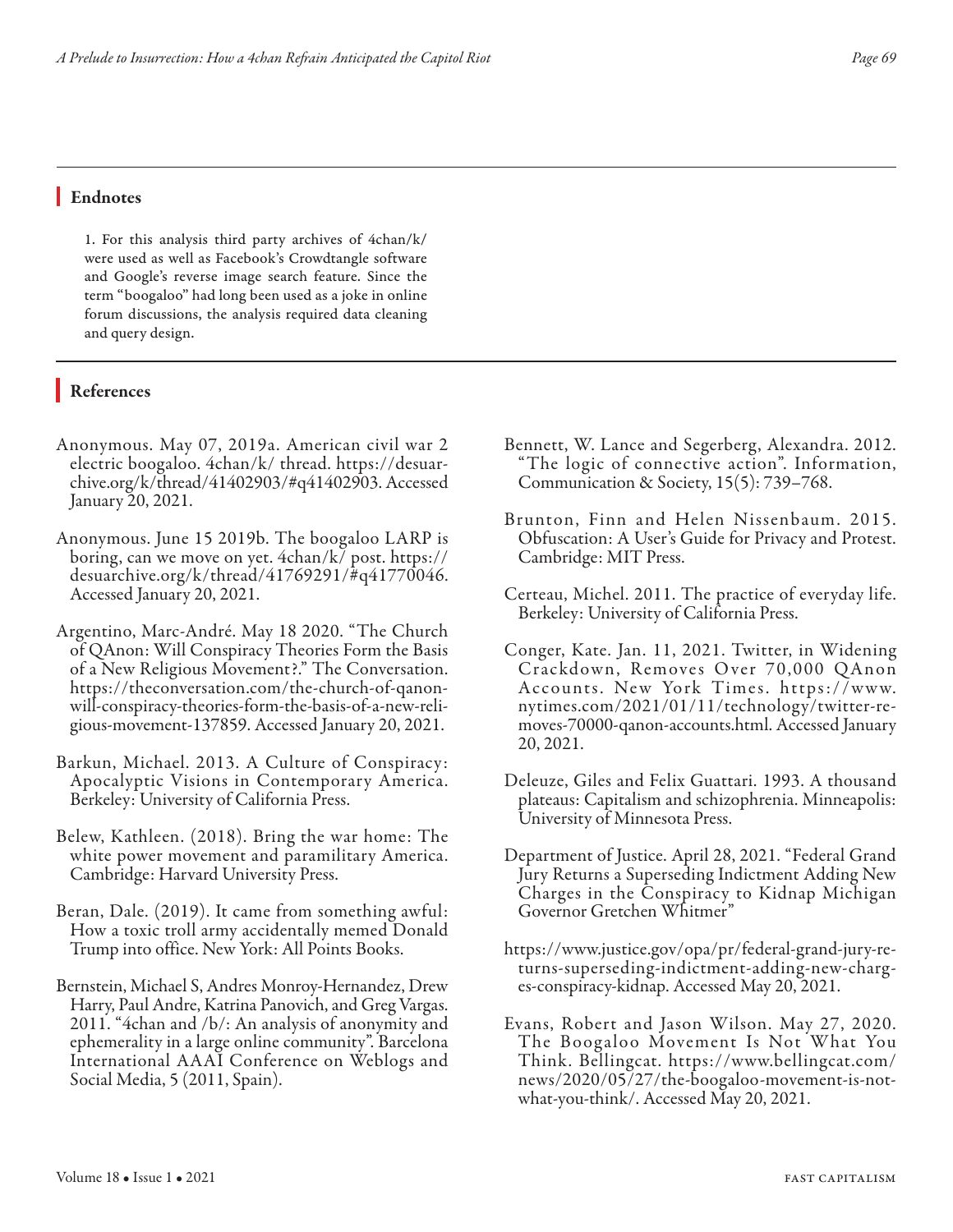- Fielitz, Maik, and Nick Thurston. 2018. Post-digital cultures of the far right online actions and offline consequences. Berlin: Transcript Verlag.
- Guattari, Felix. 1992. Chaosmosis: An Ethico-Aesthetic Paradigm. Chaosmosis: An Ethico-Aesthetic Paradigm. Bloomington: Indiana University Press.
- Kang, Cecilia and Sheera Frenkel. 20201. An Ugly Truth: Inside Facebook's Battle for Domination. New York: Harper Collins
- Keulenaar, Emillie, Marc Tuters, Cassian Osborne-Carey, Daniel Jurg and Ivand Kisje. forthcoming. "A Free Market in Extreme Speech: Scientific Racism and Bloodsports on YouTube". Digital Scholarship in the Humanities.
- Levin, Bess. February 4 2021. Marjorie Taylor Greene: I Only Believe Some of What QAnon Says About Dems Being Satanic Pedophile Cannibals, Okay? Vanity Fair. https://www.vanityfair.com/news/2021/02/marjorie-taylor-greene-fake-mea-culpa. Accessed March 1, 2020.
- Literat, Ioana and Sarah Van Den Berg. 2019. "Buy memes low, sell memes high: vernacular criticism and collective negotiations of value on Reddit's Meme Economy". Information, Communication & Society, 22(2): 232–249.
- Marres, Noortje. 2018. "Why We Can't Have Our Facts Back." in Engaging Science, Technology, and Society 4: 423-443.
- Munger, Kevin, Phillips, Joseph. 2020. Right-Wing YouTube: A Supply and Demand Perspective. The International Journal of Press/Politics. 21(2)
- Neiwert, David. 2017. Alt-America: The rise of the radical right in the age of Trump. London: Verso.
- Newhouse, Alex and Nate Gunesch. May 30, 2020. The Boogaloo Movement Wants To Be Seen as Anti-Racist, But It Has a White Supremacist Fringe. Middlebury. edu. https://www.middlebur y.edu/institute/ academics/centers-initiatives/ctec/ctec-publications/ boogaloo-movement-wants-be-seen-anti-racist-it. Accessed January 20, 2021.
- Newton, Casey. June 30 2020. "Facebook is removing a network of accounts linked to the violent 'Boogaloo' movement." The Verge. https://www.theverge. com/2020/6/30/21308572/facebook-boogaloogroup-network-removal-ban-civil-war-violence. Accessed January 20, 2021
- Noys, Benjamin. 2010. The Persistence of the Negative. Edinburgh: Edinburgh University Press.
- Owen, Tess. May 29, 2020. Far-Right Extremists Are Hoping to Turn the George Floyd Protests Into a New Civil War. https://www.vice.com/en/article/pkyb9b/ far-right-extremists-are-hoping-to-turn-the-georgefloyd-protests-into-a-new-civil-war. Accessed January 20, 2021.
- Phillips, Whitney, and Ryan Milner. 2021. You Are Here: A Field Guide for Navigating Polarized Speech, Conspiracy Theories, and Our Polluted Media Landscape. Cambridge: MIT Press.
- Phillips, Whitney, Jessica Beyer, and Gabriella Coleman. March 22 2017. "Trolling Scholars Debunk the Idea That the Alt-Right's Shitposters Have Magic Powers." Motherboard. https://motherboard.vice.com/en\_us/ article/z4k549/trolling-scholars-debunk-the-ideathat-the-alt-rights-trolls-have-magic-powers. Accessed January 20, 2021.
- Peeters, Stijn, Marc Tuters, Tom Willaerts and Daniel de Zeeuw. forthcoming. "On the Vernacular Language Games of an Antagonistic Online Subculture" in Frontiers in Big Data, section Big Data Networks.
- Rogers, Richard. 2020. 'Deplatforming: Following extreme Internet celebrities to Telegram and alternative social media', European Journal of Communication, 35(3), pp. 213–229.
- Rosenberg, Matthew and Ainara Tiefenthäler. January 13 2020. "Decoding the Far-Right Symbols at the Capitol Riot." New York Times. https://www.nytimes. com/2021/01/13/video/extremist-signs-symbols-capitol-riot.html. Accessed January 20, 2021.
- Sanchez, Rosa and Alexander Mallin. February 12 2021. "FBI Arrests 2 'Boogaloo Bois'-Associated Militia Members, 1 Who Incited Riot on Jan. 6." AB C News. https://abcnews.go.com/US/